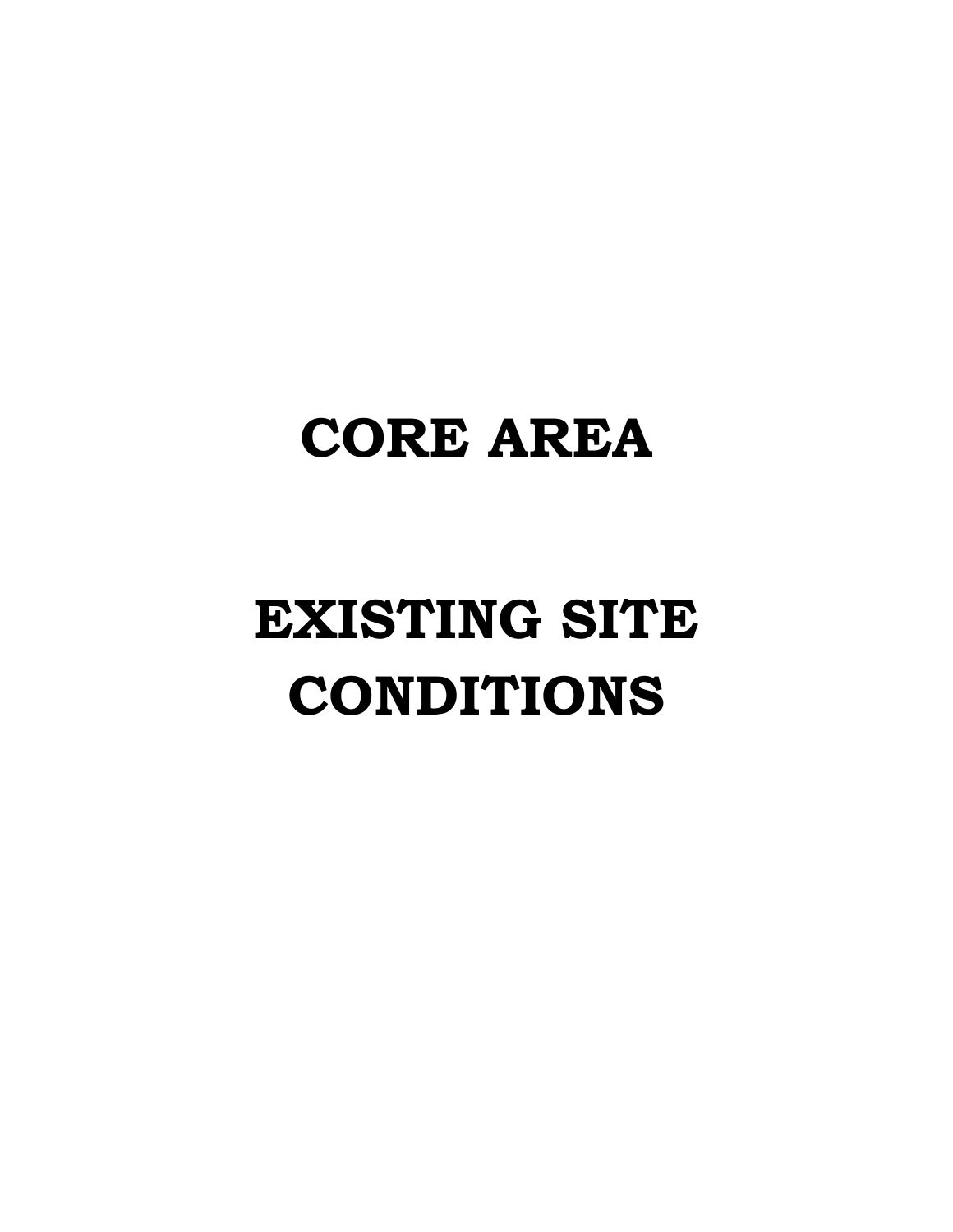#### **CORE AREA NEIGHBORHOOD EXISTING CONDITIONS SEPTEMBER, 2012**

The Core Area Neighborhood bisects the heart of Kalispell stretching east-west approximately 2 miles extending 3 blocks either side of the Burlington Northern Railroad R/W. This neighborhood encompasses the historical rail-industrial center of the city. The boundaries include Washington Street to the north, Woodland Park and the eastern city limits to the east, First Streets East and West on the south and the western city limits on the west. The area contains 364 acres lying in 1,100 parcels. There are approximately 450 separate owners.

The purpose of this section is to document the existing conditions of the Core Area. The following report is divided into following sections for the purpose of discussion:

- Railroad R/W
- Street Connectivity
- Sidewalks and pedestrian connectivity
- Water and sewer line conditions
- Brownfield sites
- Blighted, deteriorated or vacant properties
- Land use patterns
- Residential ownership patterns

### **Burlington Northern Rail Road**

The Burlington Northern (BN) Railroad is the defining feature through this neighborhood. The railroad was first established in Kalispell in 1892 when James J. Hill brought the Great Northern Rail road over Marias Pass and into the Flathead Valley en route to the Pacific. However, by 1904 the main route to the Pacific was moved north to Whitefish as Haskell Pass west of Kalispell proved to be too costly to maintain. From that point, rail service to Kalispell became of secondary interest as we were demoted to branch line status. Today, BN sub-leases this branch line from Columbia Falls to Kalispell to WATCO, a branch management firm out of Kansas City.

Kalispell's rail activity set the stage for the future growth of Kalispell and laid the industrial pattern of the Core Area Neighborhood. Lumber mills, a cherry warehouse and numerous gas and oil wholesalers were once located adjacent to or within a block of the tracks. These businesses, which numbered well above 50 in the past, all needed the railroad to operate. However, since the 1970's the land along the tracks has been slowly changing from industrial to commercial and residential uses. Today only three documented businesses use rail service. Cenex Harvest Grain operates a grain elevator on Center and 5th Street. This is the only rail-served grain elevator in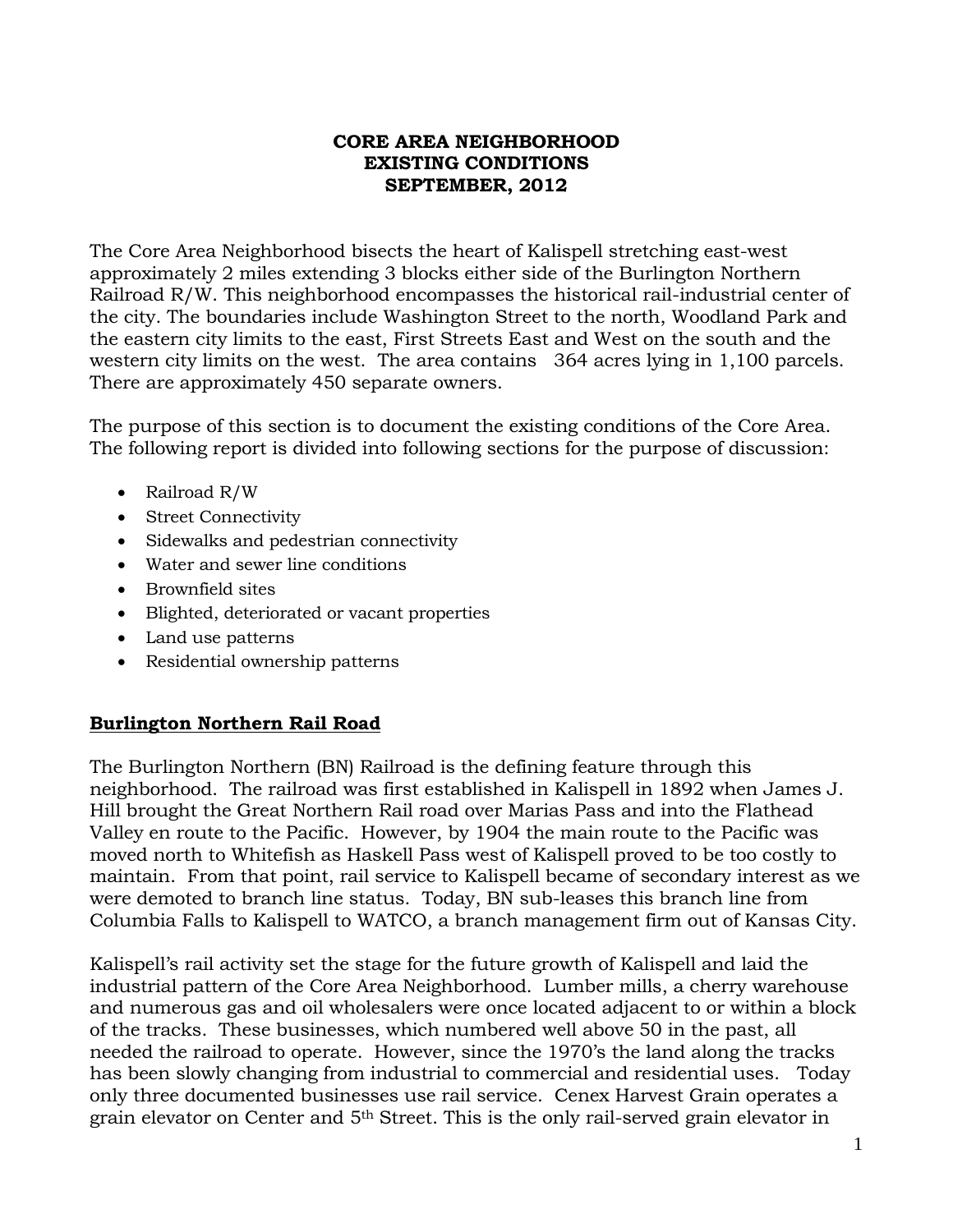Flathead County. Northwest Drywall on Washington and 8th West operates a drywall supply and roofing materials business out of an existing warehouse/office building. A third business leases a surface parking area off of 5th Street West and receives building materials, primarily drywall products.

The condition of the tracks in Kalispell varies. Sidings are typically extremely old and occasionally unstable. As part of the tenant access agreements, users are required to systematically upgrade their sidings over time. A significant portion of the main line from First Avenue East to 5th Avenue West was rebuilt in 1986 with the development of the Kalispell Center Mall and associated rail re-alignment. Little else has been done to upgrade the tracks in the Kalispell area for some time.

Within the Core Area, BN owns the underlying railroad R/W as the tracks enter Kalispell on the east until 4<sup>th</sup> Avenue East. At that point, approximately 10 years ago the BN deeded the underlying railroad lands to the adjoining property owners while maintaining a 25 foot easement for rail service underlying all main and branch lines. This easement then extends westerly to  $8<sup>th</sup>$  Avenue West where BN again maintains rail ownership. Where BN still owns the R/W, the ownership is typically 100 feet wide.

On the west side of Kalispell lies the terminus of the rail line ending in a "Y". This feature allows trains leaving Columbia Falls to "turn around" before they head back to Columbia Falls. It should be pointed out that once a train leaves Columbia Falls heading toward Kalispell; it must traverse all the way through Kalispell and utilize the "Y" in order to turn around before it heads back to Columbia Falls.

Train activity is described as light at best in past years and never exceeds one train a day and more typically usage is one train a week.

Issues associated with the presence of the railroad:

- Tracks would indicate this area is still heavily industrial when the opposite is true. The change in land uses from industrial to commercial and residential make the need for the tracks obsolete.
- The small size of many of the lots abutting the railroad tracks makes it difficult to introduce new industrial uses that could take advantage of the tracks.
- The tracks have created many dead end streets in this area and have made vehicle and pedestrian access in and around the area along the tracks difficult and serve as a barrier to utility extensions.
- Safety factor with trains on poor tracks navigating through one of the busier areas of the city.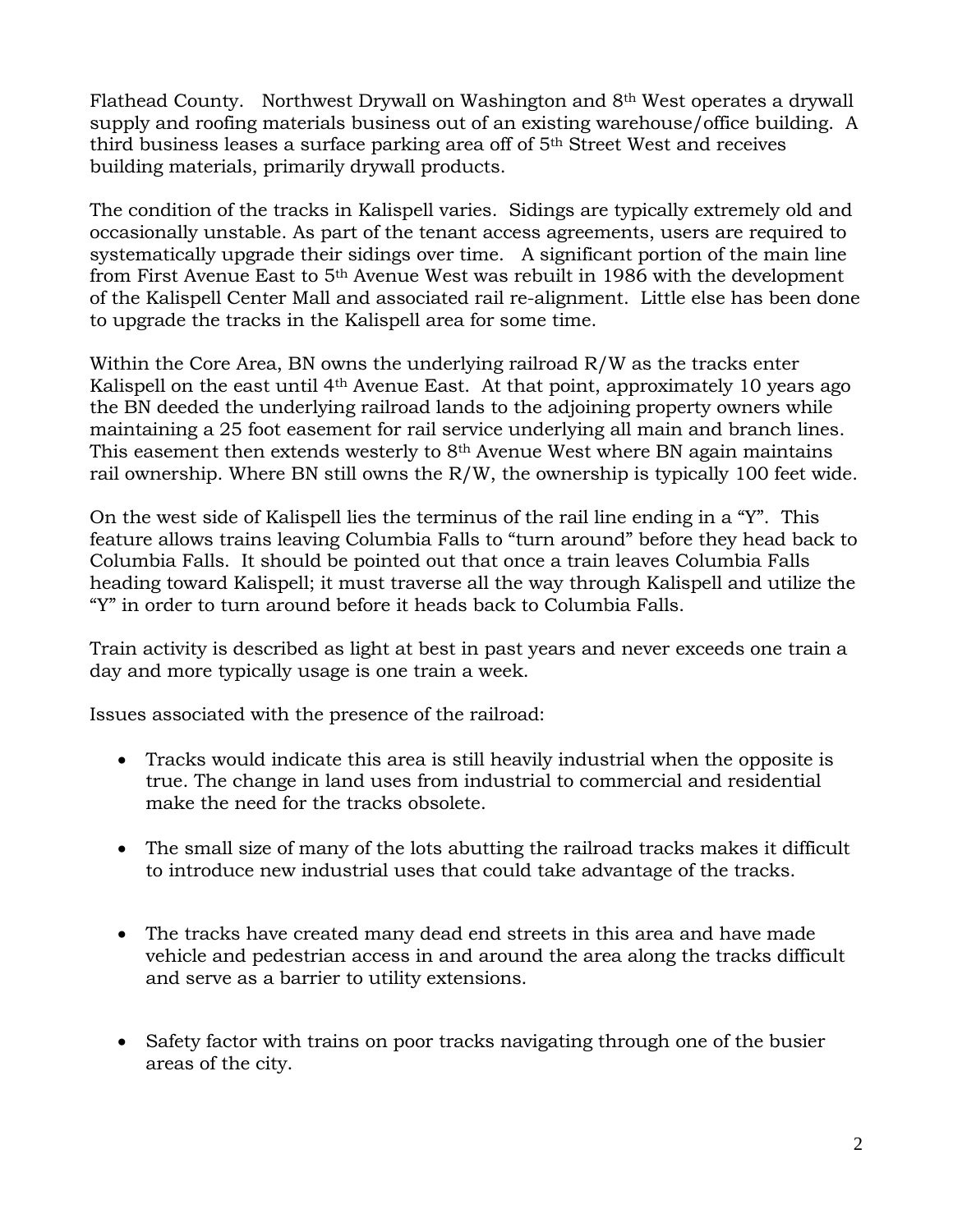- Train traffic, especially when grain unit trains are delivered delay traffic in Kalispell.
- BN will not authorize any additional pedestrian or vehicle crossings over active tracks. In past years BN has closed 4 crossings leaving only 6 north-south crossings in the community (3rd, 4th and 1st Avenue East, Main Street, 5th Avenue West and South Meridian.) Normally, within the typical grid system of downtown Kalispell, one would expect to see upwards of 18 cross streets.
- Brownfields sites are associated with past railroad usage and past railroad tenants.
- WATCO will store empty rail cars on switch lines and the far south end of the tracks for revenue. This creates a blighting influence on immediately adjoining residences.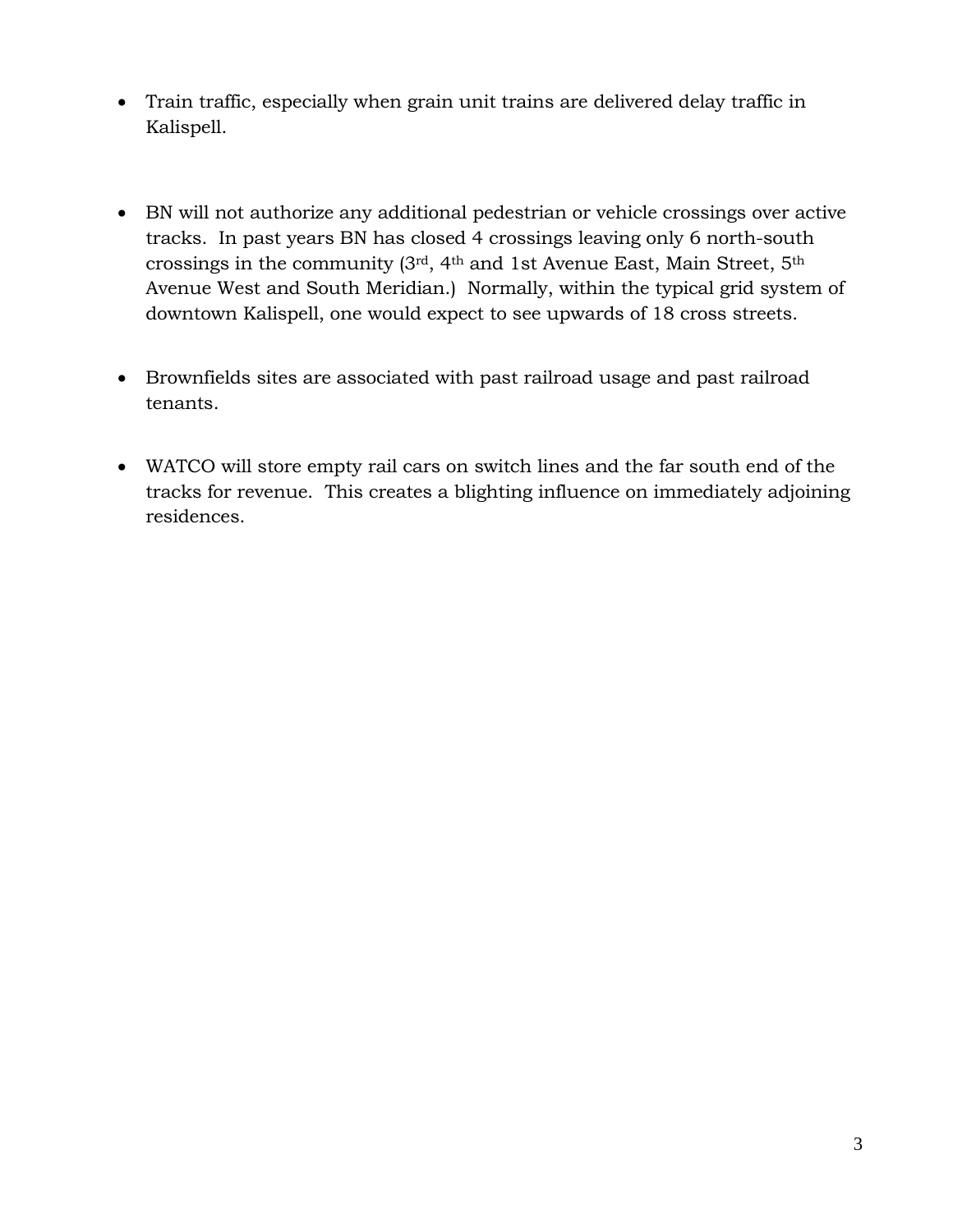#### **Street Connectivity**

Local and regional traffic flows are extremely high in this area. US 2 and US 93 bisect this neighborhood both east-west and north-south. The intersection of these two US highways creates one of the busiest intersections in the Flathead Valley. Traffic pressures at this intersection cause people to find alternate routes taking side streets to avoid the main intersection. This further congests the Core Area Neighborhood. This phenomenon is further complicated by the limited number of north/south streets in the Core Area. Only six streets have full access north – south through the Core Area, limited by the presence of the BN tracks. They include South Meridian, 5<sup>th</sup> Avenue West, Main Street and 1<sup>st</sup>, 3<sup>rd</sup> and 4<sup>th</sup> Avenues East. These crossings are the sole way to move north and south within the Core area. By contrast the typical lot and block configuration developed north and south of Core Area would anticipate between 16 and 18 north/south connections along this 2 mile section. Even more critically, from 5th Avenue West to Meridian Road a distance of almost 2,400 feet there is no cross connection.

The lack of north/south street connections in this area funnels traffic into the six streets creating traffic congestion at the intersections and unduly burdening these particular streets. Constructing additional north/south streets in the Core Area would reduce congestion at existing intersections and provide increased vehicle, pedestrian and bicycle mobility in the area. Additional streets would also provide greater access to lots in the area, which are currently land locked or have severe access limitations, allowing for more redevelopment opportunities. Unfortunately, in recent years the railroad has closed 4 rail crossings at 1st, 2nd, 3rd and 4th Avenues West. Further, it is BN policy not to grant any new rail or pedestrian crossings unless an existing crossing is closed.

The Kalispell Area Transportation Plan (2006 Update), under the Executive Summary, states that several major travel corridors will be pushed to their limits in the coming years. The major travel corridors experiencing heavy traffic volumes are US Highway 2 (Idaho Street), US Highway 93 (Main Street), Reserve Drive and Meridian Road. Three out of the four major travel corridors are within the Core Area Neighborhood.

Keeping future development in the urban renewal plan area from further impacting these travel corridors will require alternative street connections in this area. Creating additional north/south street connections will continue the existing street pattern providing multiple options to travel in and out of this area. This in turn will help to reduce vehicle traffic on Meridian Road and Idaho Street, two of the impacted travel corridors cited in the transportation plan.

Issues associated with current street connectivity: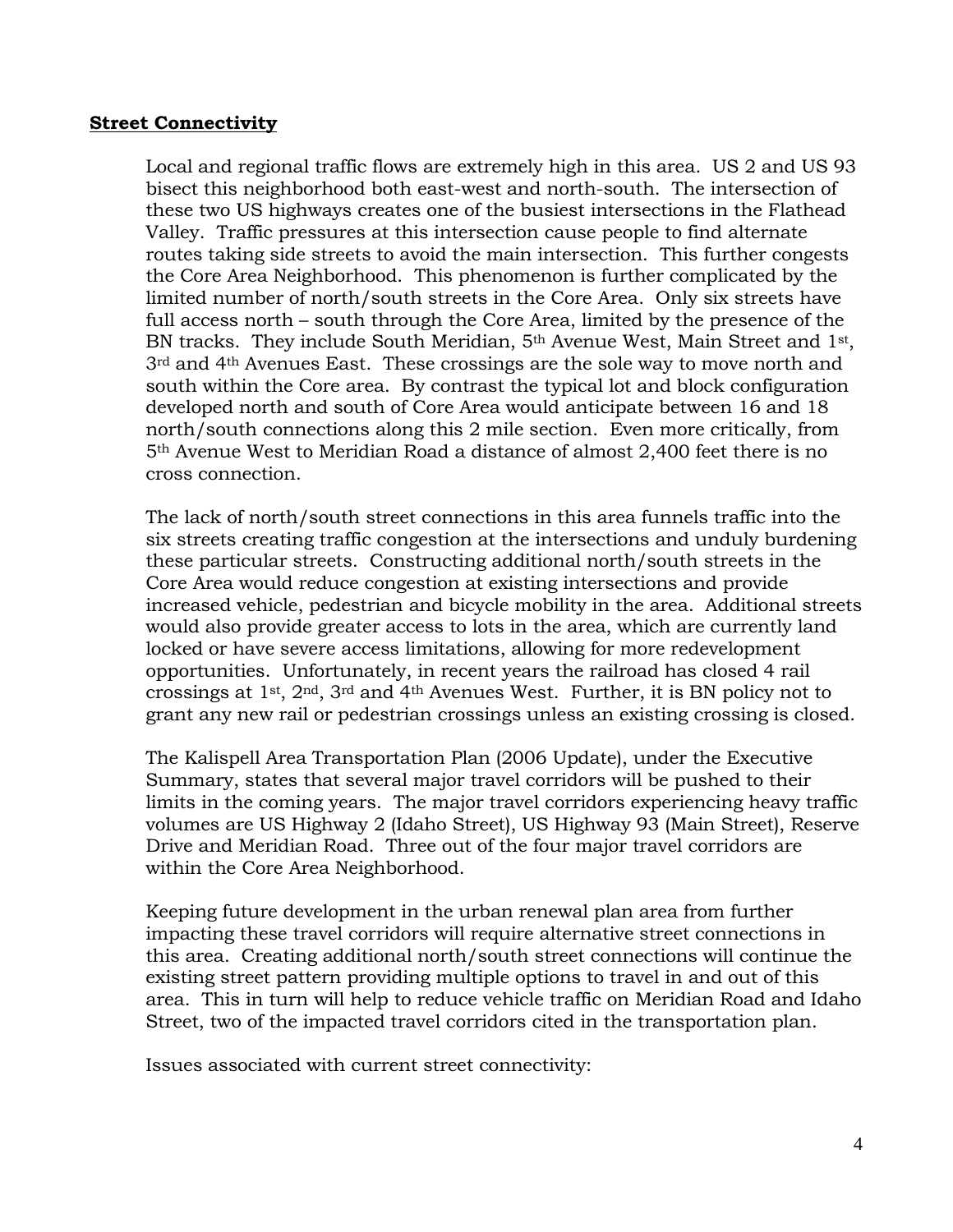- North-south connectivity limited to 6 routes where typically 12-18 routes should exist.
- Existing routes are carrying excess traffic furthering congestion in the Core Area.
- Major highway oriented traffic (US 2 and US 93) are utilizing existing side streets to avoid the Main and Idaho intersection further exacerbating traffic flow. New routes cannot be pioneered without BN approval (not expected), closure of an existing crossing (not advised) or actual removal of the railroad tracks.
- Large tracts of land are generally land locked or have extremely limited street access due to lack of north-south access roads and the presence of the BN R/W.
- Emergency services routes are circuitous and limited through this area because of the limited number of through streets and heavy traffic loads of existing streets and crossings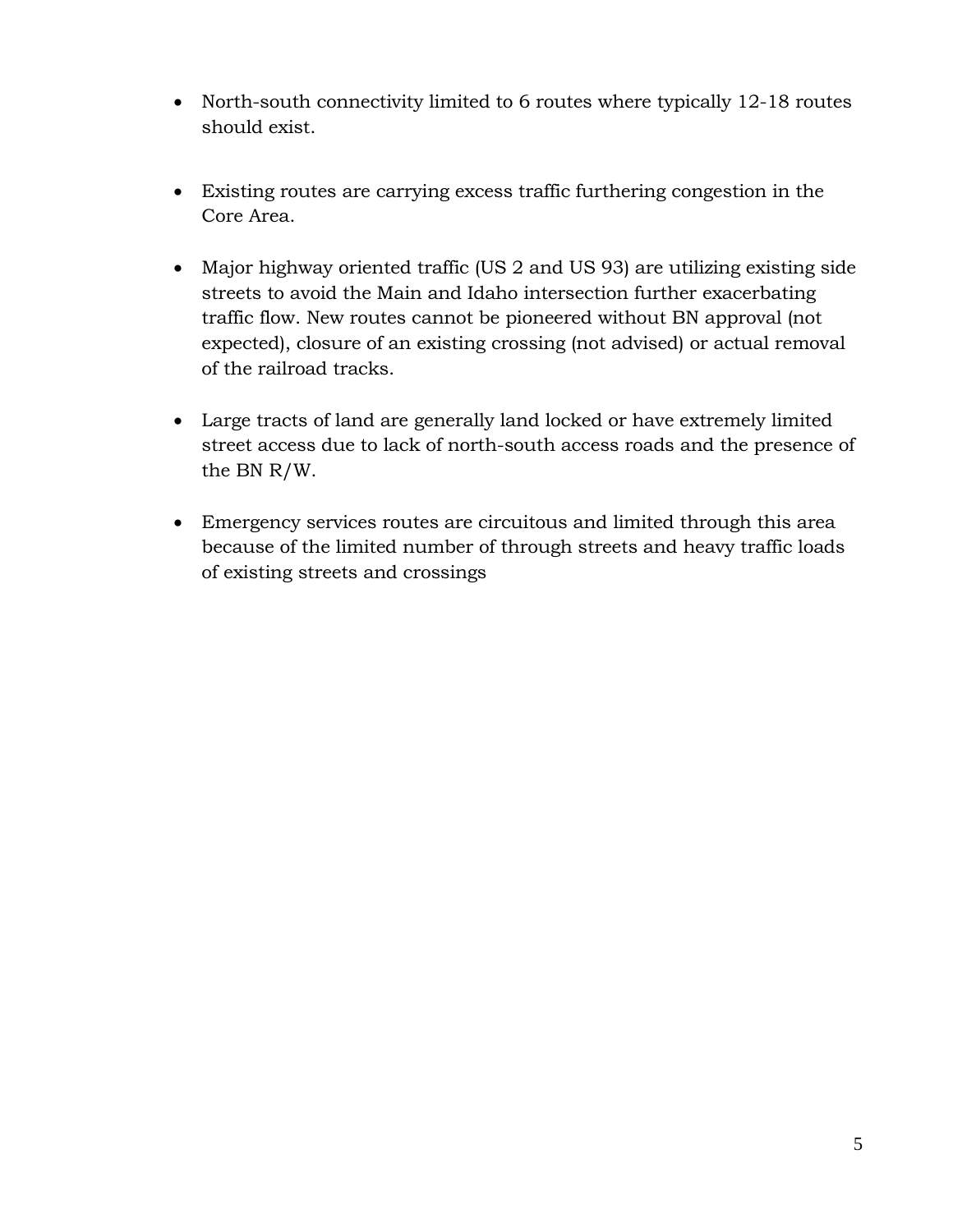#### **Sidewalks and Pedestrian Connectivity**:

Planning department staff has conducted a sidewalk survey in the Core Area. On a positive note, sidewalks were installed by MDT in the summer of 2012 along both sides of Idaho extending from Main Street to the Meridian intersection as part of an upgrade to West Idaho. However, the results of the sidewalk survey show that roughly 115 blocks of sidewalk are still missing within the Core Area. The lack of sidewalks is specifically noted along significant portions of West Center Street, First Street West and streets and avenues north and south of the Center Mall. Other avenues and streets within the Core Area were found to have only sidewalks on one side of the street or contain long gaps in the sidewalk from block to block. This is also the case around the county fairgrounds adjacent to the Core Area where sidewalks are present on Meridian Road west of the fairgrounds and Idaho south of the fairgrounds but totally absent on the east and north sides of the property. Additionally the fairgrounds, which extends over 2,000 feet (6 city blocks northsouth) serves as a barrier to through pedestrian travel.

This lack of sidewalks and complete pedestrian routes in this area makes it extremely difficult for pedestrians, especially the elderly and young, to navigate the streets in this neighborhood. The lack of sidewalks generally discourages walking in an area of the city where walking should be encouraged. Furthermore, north – south travel is extremely difficult due to the limited crossing over the BN tracks and further limited by the increased vehicle traffic that the existing crossings carry.

The Core Area negatively serves as almost a complete barrier to north Kalispell pedestrian and bike access traveling through. Woodland Park, the city's largest park complex is almost inaccessible by pedestrians traveling form the north through the Core Area. Likewise the retail services of the downtown and government services of the city, county and the Library are generally inaccessible from neighborhoods to the north for pedestrian and bicyclists because of the lack of existing continuous routes.

Issues associated with the pedestrian and bicycle connectivity:

- BN R/W serves as a barrier and limits the number of north- south crossings to 6 through the core Area.
- Specific bike access is non-existent. There are no bike lanes, bike trails or bike oriented facilities in the Core Area.
- There is a significant lack of continuous sidewalk routes through the Core Area, especially north-south routes.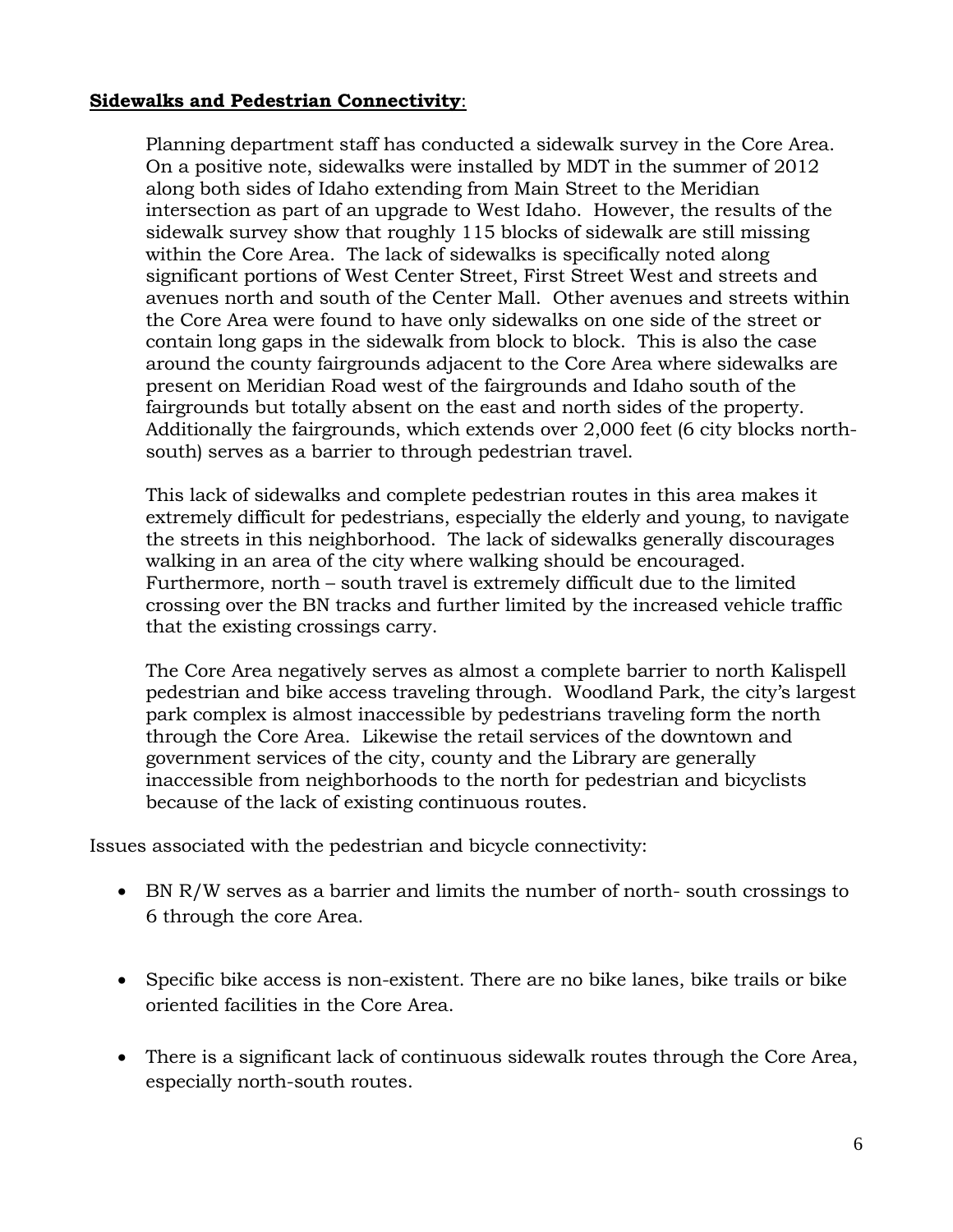- Heavy vehicular traffic on area streets and lack of established, continuous pedestrian and bike routes generally limit and discourage pedestrian and bike access in this neighborhood.
- The Flathead County Fairgrounds on the edge of the Core Area is a major impediment to pedestrian traffic and pedestrian access because of the lack of perimeter sidewalk and through access.
- Major services, public buildings (City Hall, Library) and Woodland Park are not directly linked to any pedestrian system.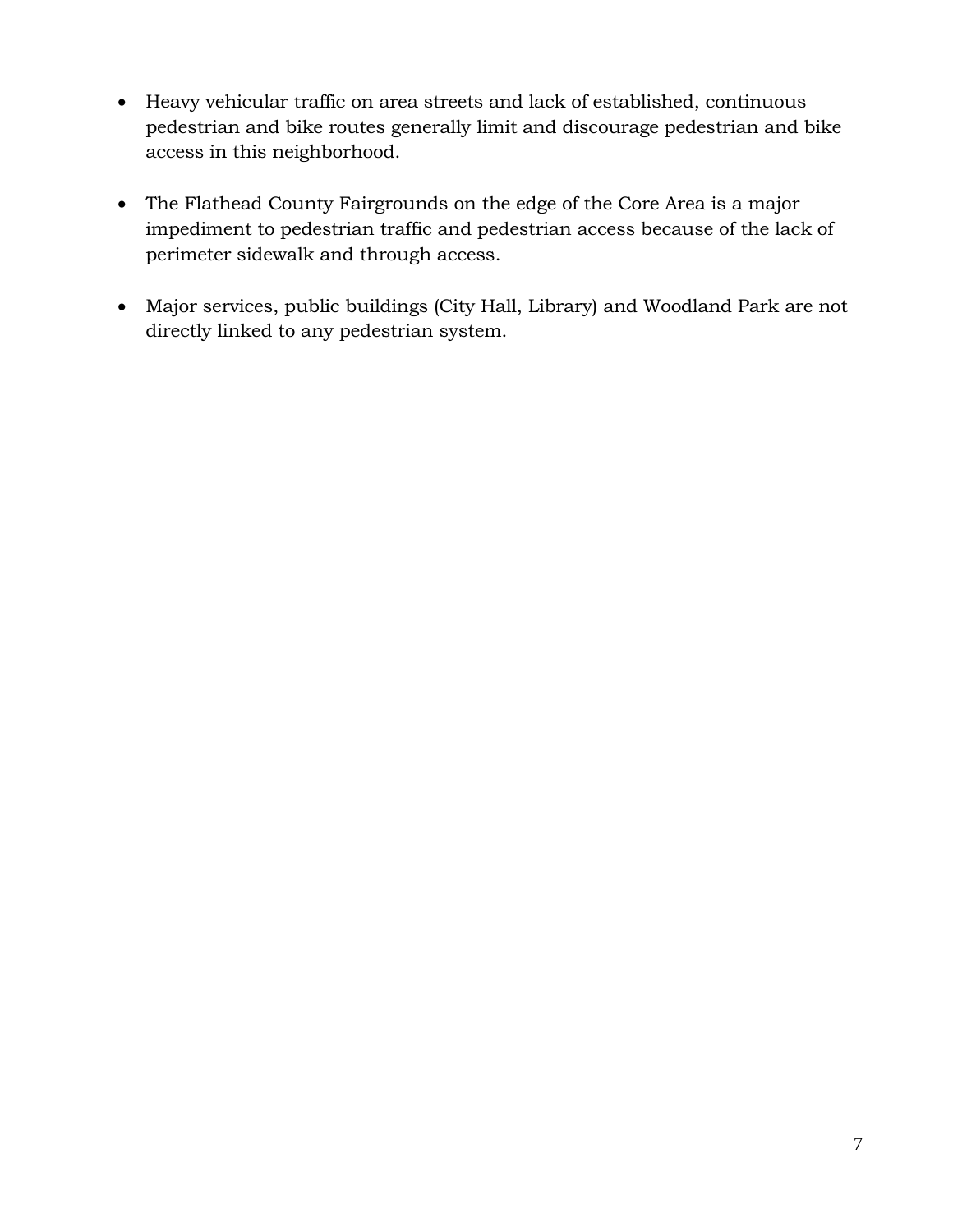#### **Water and Sewer Lines**

Information on water and sewer lines from the city public works department shows the vast majority of the proposed expansion area is served by water and sewer lines. However, the major issue with these lines is age and additionally for the water lines is the presence of dead end lines and a lack of a looped water system.

Water lines located along Washington Street and many of the avenues east and west of Main Street were installed between 1925 and 1930. These lines were constructed out of cast iron and concrete. The city's Water Facility Plan Update, chapter 6 Recommendations and the city's capital improvement plan, recommends that approximately 2% of the system's total water mains be replaced each year. The goal for this replacement plan is to achieve a 50-year turnover of existing pipes. The current water lines are in excess of 80 years old. Though water is still being delivered to the businesses and homes in this area maintenance costs are increasing, untimely breaks are occurring and the future costs and impacts to the service will only worsen.

In addition to aged water lines, the lines north of Center Street tend to dead end at the railroad tracks. The water in these dead end lines can become stagnant unless flushed. Creating a looped water system either with adjacent lines or allowing lines to extend across the railroad tracks alleviates the need to flush the lines and improves the fire flow within the pipes for the area.

The majority of sewer lines in the proposed expansion plan area are clay lines. The exact age of the lines is not known however they were most likely installed around the time when water lines were installed, between 1925 and 1930. The city has slip lined sections of the clay lines which seals the lines and gives additional longevity to the life of the line. However, not all of the lines in this area have been slip lined and certain older lines may be difficult to slip line because of jagged line configurations or dips in the line.

The other issue prevalent in the older clay lines is water infiltration into the lines. Groundwater entering these sewer lines increases the volume of water needing to be treated at the city's sewer plant. This increase can be substantial after heavy rains. Over the coming years as the city grows and the capacity of the sewer plant increases the infiltration of groundwater will further impact the plant's ability to accept and treat the raw sewage it was built for.

Issues associated with water and sewer lines:

 Aged water and sewer lines in the area. Many water and sewer lines are over 50 years old and, while still operating, may have surpassed their useful life span. This older infrastructure leads to more potential breaks needing more costly repairs.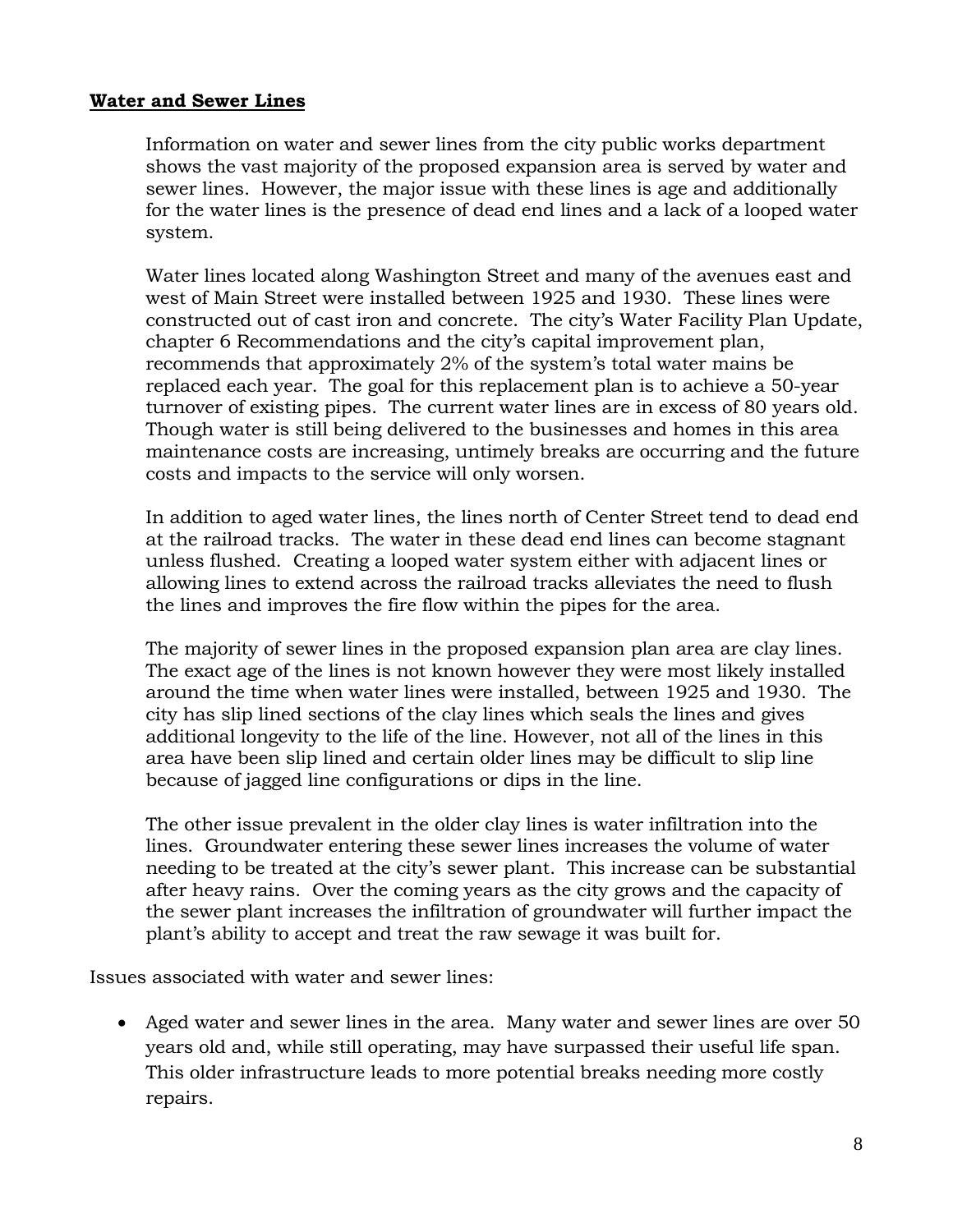- Relatively high infiltration rate of ground water into the city's sewer collection system. The increased ground water is then transferred to the city's water treatment plant for treatment. This is not an issue today as the plant has been expanded and can accommodate the influx of ground water however in the future as the plant's capacity is increased due to more development in the Kalispell area, treating ground water in addition to influent discharges from residential, commercial and industrial uses around the city will become a problem.
- Inadequate fire flows for hydrants to accommodate a mix of higher intensity land uses.
- Dead-end water lines are prevalent in the area. These lines should be looped to increase water pressure to hydrants and to adjacent properties to insure enough water pressure is present for redevelopment purposes.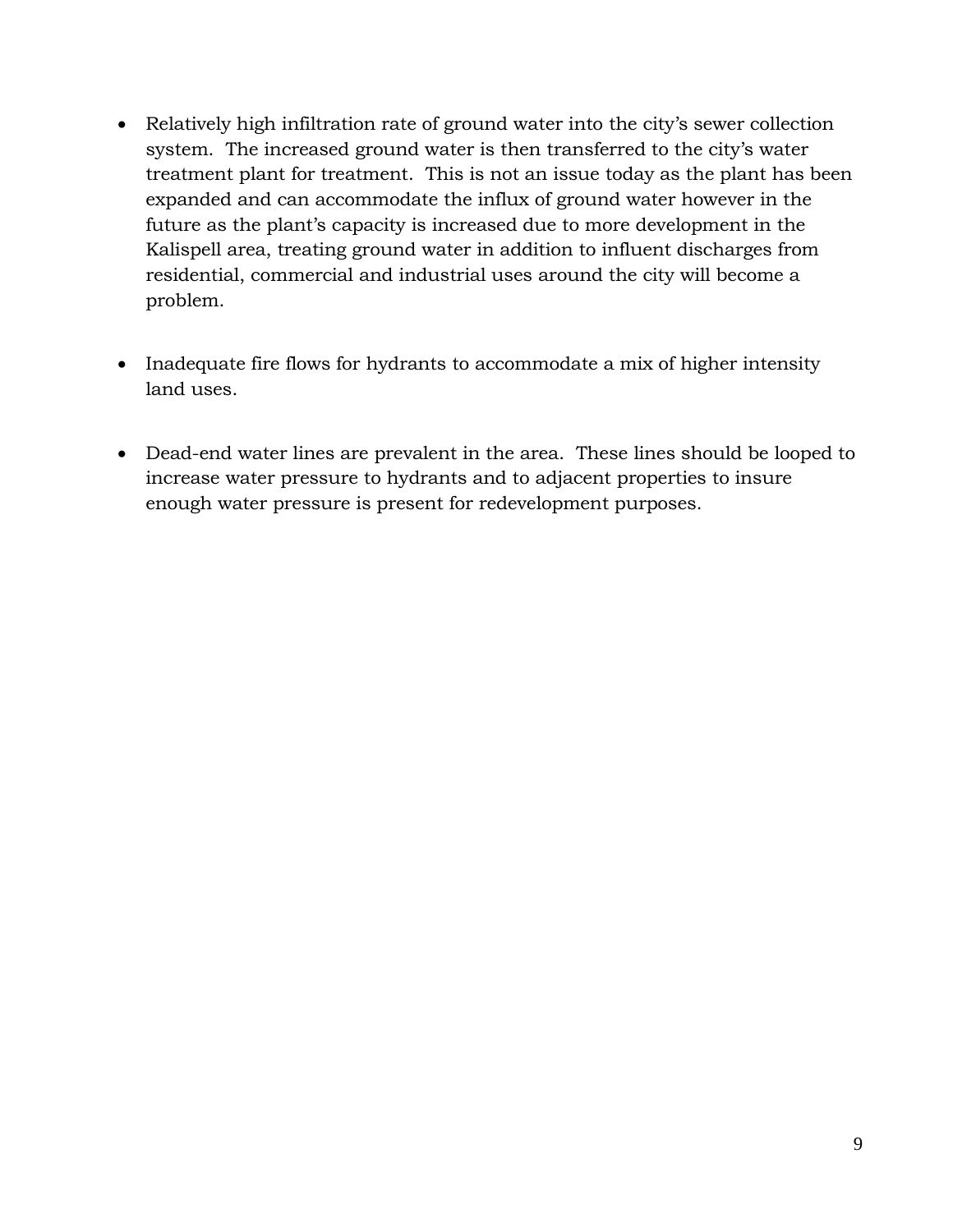#### **Brownfield Sites**

The term "brownfield site" means real property, the expansion, redevelopment, or reuse of which may be complicated by the presence or potential presence of a hazardous substance, pollutant, or contaminant. Contaminants can include oil or gas found in the soil and placed there through a leaking underground storage tank or an historical use which dumped contaminant material on site. The presence of hazardous materials can require additional costs to clean the site up prior to new development or redevelopment of the property and this serves as a detriment to redevelopment.

The Core Area Plan boundary has a number of identified sites where leaking underground tanks have been found. The Department of Environmental Quality has identified 26 sites within or immediately adjacent to the proposed plan area.

There may be more potential brownfield sites based on the presence of the railroad tracks and the fact that this area historically was used for industrial activity such as oil and fuel storage. The known leaking storage tank sites and the history of industrial uses in this area have lead to perceptions in the community that many, if not all, properties within the Core Area are contaminated. This may or may not be the case however, this perception continues and will play a role in the unwillingness of property owners or developers to invest in redevelopment or new development in this area. This can lead to further deterioration of buildings and property and reluctance to reinvest.

The actual presence of hazardous substances including petroleum products can lead to contamination of the soil and possibly groundwater. This type of environmental contamination can lead to further reluctance to redevelopment of the property.

Issues associated with Brownfield sites:

- There is a perception that many properties within the core area are contaminated leading to a reluctance for further investment in those properties.
- Property owners are hesitant to have phase I and/or phase II assessments conducted on their properties for fear that they may be held liable for any contamination identified on the property. If contamination is identified there is also a concern that clean-up of the identified contamination will be substantial.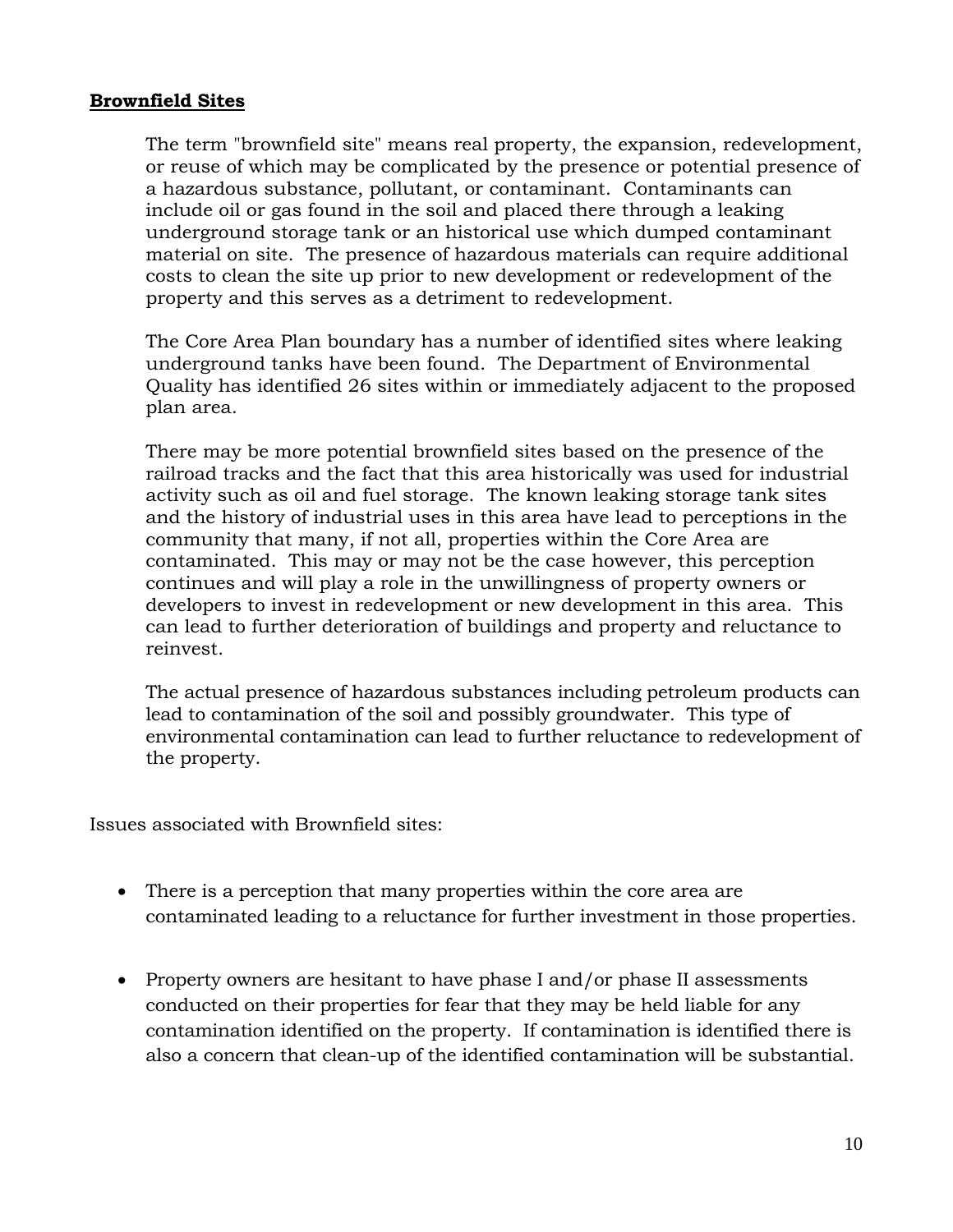#### **Blighted, Deteriorated or Vacant Properties**

A survey of the Core Area shows 19 acres of vacant land and approximately 19 lots with vacant primary buildings. The number of vacant buildings is approximate and is based on a visual survey of the neighborhood, whether there appeared to be a business present in a particular building, the condition of the building and/or if the building was being advertised for lease or sale.

The vacant lots and buildings represent underutilized properties in an area located centrally in the city. These underutilized lots result in depressed values for the lot itself and potentially surrounding lots. The vacant buildings are typically metal sided, older buildings in need of maintenance and repairs. These buildings, if not maintained, begin to detract from the neighborhood and give the impression that the area is run down or otherwise not to be invested in. The vacant lots also give an outward appearance of an abandoned area of the city. This may lead to further disincentive to invest in the immediate area and reduce the commercial or residential viability of the neighborhood.

Issues associated with blighted, deteriorated or vacant properties:

- Deteriorating property and/or buildings that are unsecured pose a greater risk for vandalism. This leads to further deterioration of the property and could spread to adjacent properties. This could lead to a further disincentive for reinvestment in the area.
- Many of the older, unused structures can become unsafe and pose a threat to the public's safety and general welfare. These unsafe buildings also pose significant cost for rebuilding or removal if the property is to be redeveloped.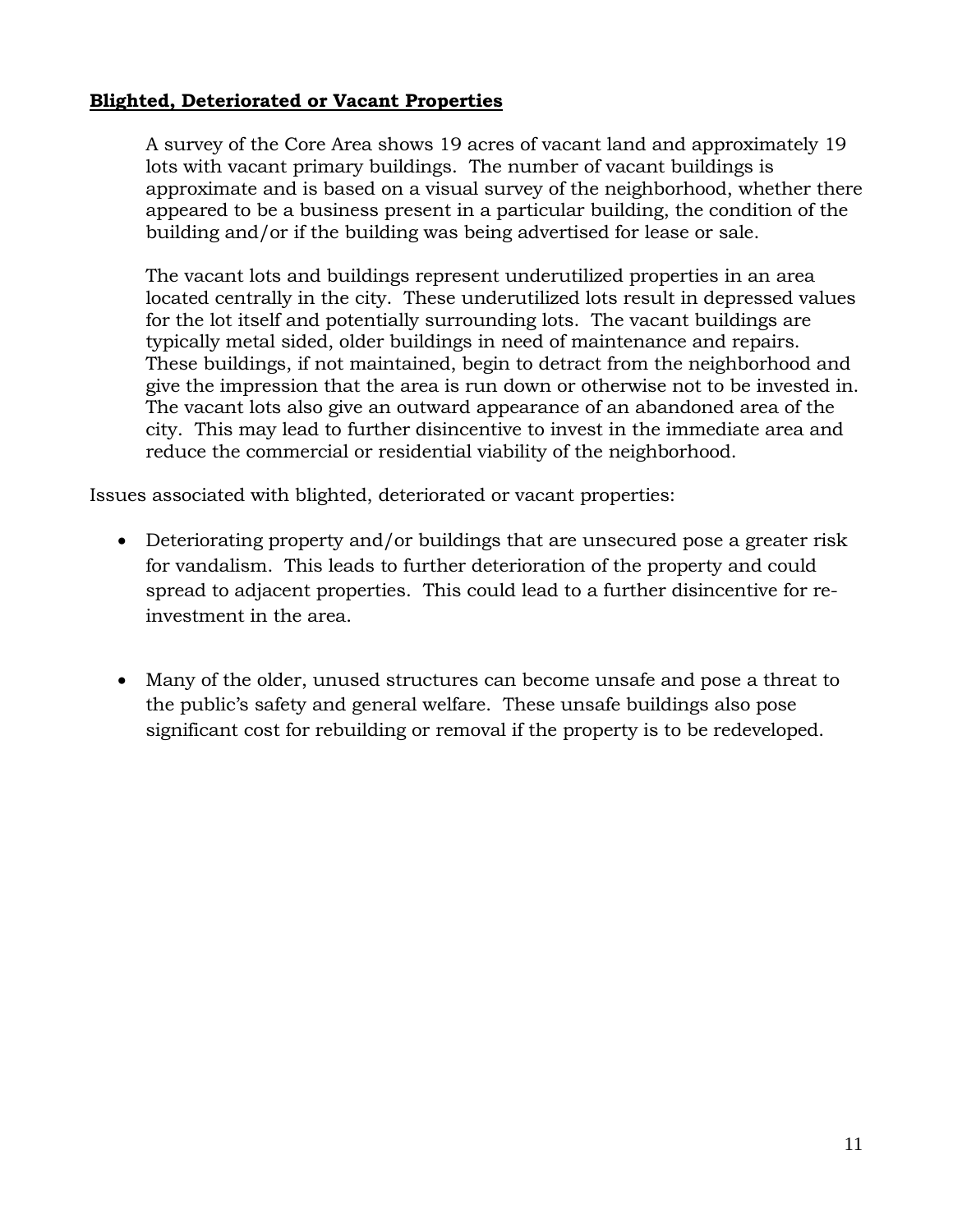#### **The Flathead County Fairgrounds**

The Flathead County Fairgrounds is an approximately 63 acre site with the existing West Side Urban Renewal Plan boundary on three sides of the property (north, south and west). The county fairgrounds are the largest single land use on the west side of Kalispell. Yet it exists as an aged, under-utilized facility. Because it is a significant land use in the area, its presence dictates to a great degree the character and future viability of the plan area.

The fairgrounds is located at a gateway entrance to our community and its very condition does little to move the community forward and conversely could well be holding back the future viability of the area. A specific issue defined in the West Side Urban Renewal Plan is that the present urbanized land use pattern in the area incorporates a haphazard and incompatible mix of uses. The identified goal to address this issue is to set a pattern of land use that incorporates sensitivity to neighboring uses.

The city council has adhered to this goal in the past through the adoption of the Kalispell Growth Policy and zone changes in the area, mainly along North Meridian Road. The zone changes have reflected the land use designations shown on the Kalispell Growth Policy Future Land Use Map and have taken into account the surrounding residential and commercial uses in the area. The goal of incorporating sensitivity to neighboring uses can be further implemented by including the fairgrounds property in the West Side Urban Renewal Plan boundary and working on the three issues listed above. This in turn will achieve a greater cohesiveness between the fairgrounds and surrounding commercial and residential development.

Issues associated with the Flathead County Fairgrounds:

- The majority of the fairgrounds property has chain link fencing topped with three strands of barb wire along the perimeter of the property. The outward appearance is more prison like giving the impression of excluding the community from the grounds especially the residential neighborhood immediately east of the fairgrounds.
- The majority of stables, grandstand, offices and smaller venue buildings are over 50-years old. The age of some of the buildings and quality of construction has led to a quicker deterioration of the structures and now require more than general maintenance to have them visually appealing to the public.
- The parking lots are gravel or dirt with the exception of the north parking lot, across West Wyoming Street, which is grass throughout most of the year turning to mud or dust during fair time. These parking lots do not meet city parking lot standards which require the lots to be paved. Paving the lots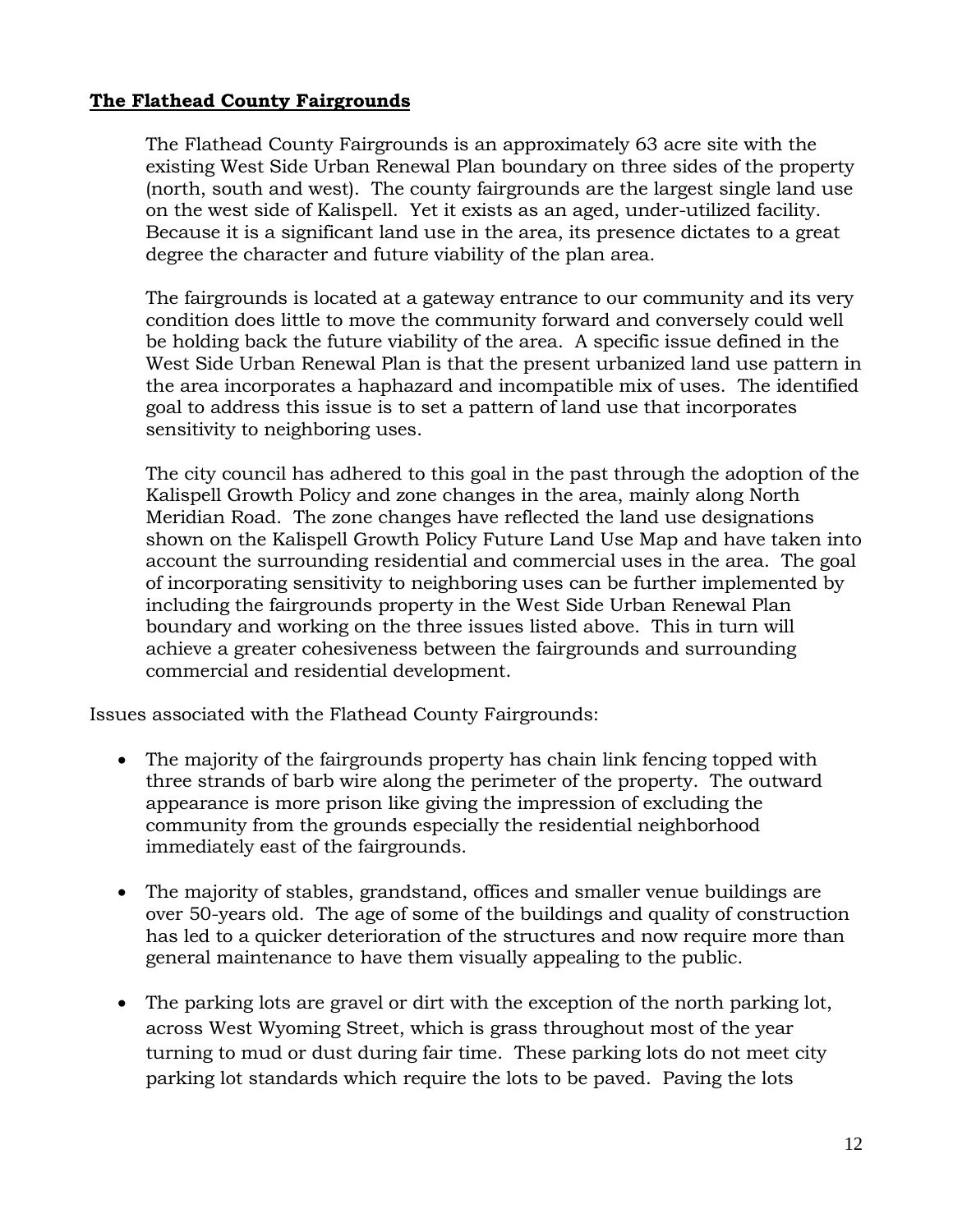prevents dust issues in the immediate neighborhood and tracking mud onto adjacent streets.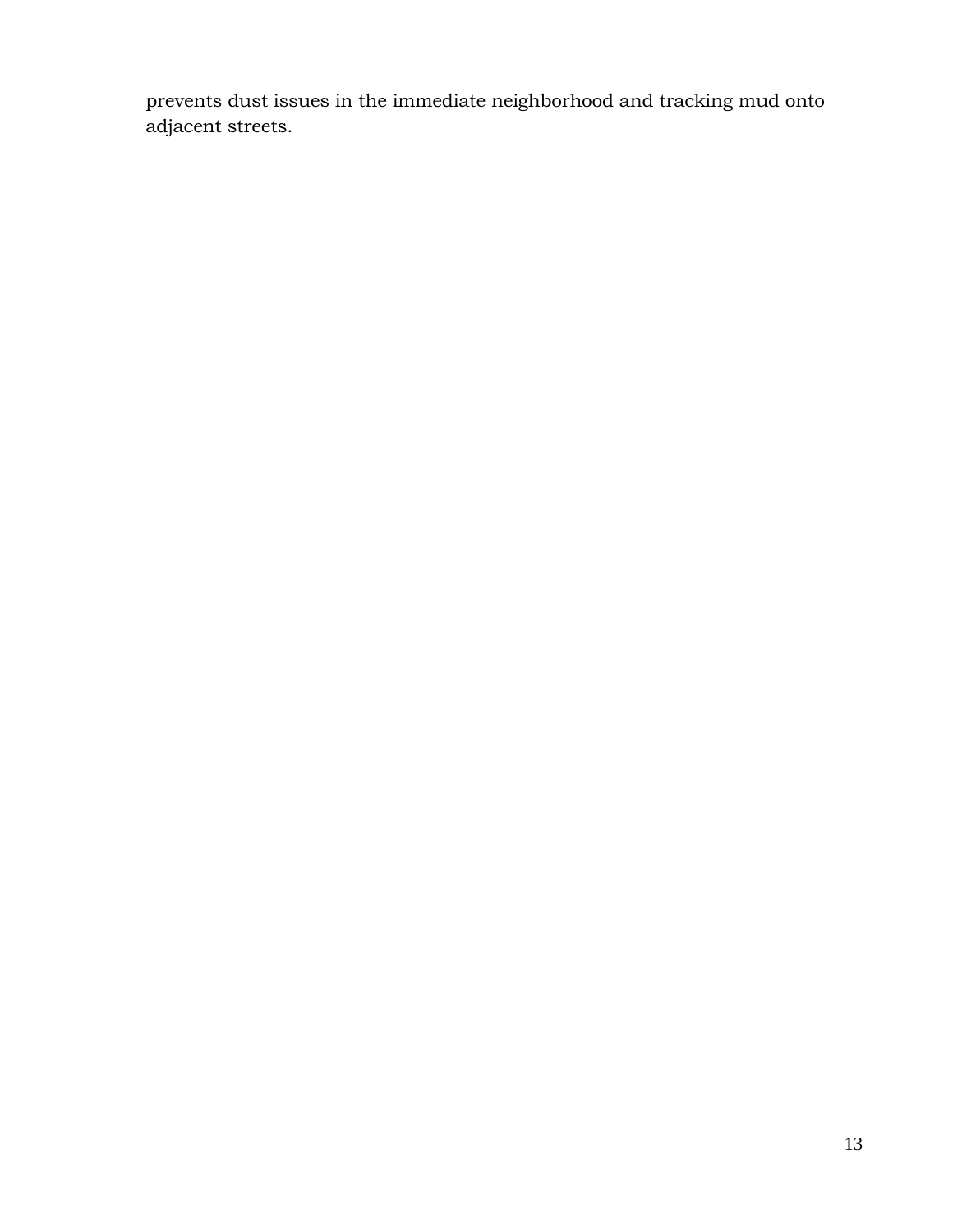#### **Land Use Patterns**

The Core Area was once the center of industrial activity in the Kalispell community. Industrial uses included grain silos, bulk oil storage, a variety of warehouses and lumber mills. Over the last century many of the industrial uses have closed their doors, relocated or moved out of the city. In their place, retail commercial businesses have moved into the area including three grocery stores, a large indoor mall and high density housing. The Core Area is still the home to a grain elevator and bulk fertilizer plant as well as a wrecking yard, aged Quonset buildings, Flathead Electric Co-op substations, vacant warehouse buildings, etc. The presence of these uses, while once the mainstay of industry, are now quickly becoming the exception as the Core Area evolves.

In addition to several industrial sites, utility sites, whether they are well houses, lift stations, electrical utility sites, pumping stations or cell towers are located throughout the Core Area. The city operates one municipal site, a well house, in the Core Area. Flathead Electric Cooperative (FEC) owns and operates two utility sites within the Core Area. The first site is approximately 1.7 acres at the intersection of East Center Street and Woodland Avenue. The site is currently used for storage of materials. The second site is located at the southeast corner of 7th Avenue West North and West Washington Street. The site is slightly under ½ acre and is an active electrical substation.

Issues associated with land use patterns:

- Industrial type land uses, several of which still use the railroad tracks, are now the exception to the land uses in the core area creating possible incompatible uses with neighboring land uses.
- Outward design and appearance of the utility sites does not lend itself to neighborhood compatibility or neighborhood enhancement. These sites, while necessary, have not been incorporated into the fabric of the neighborhood.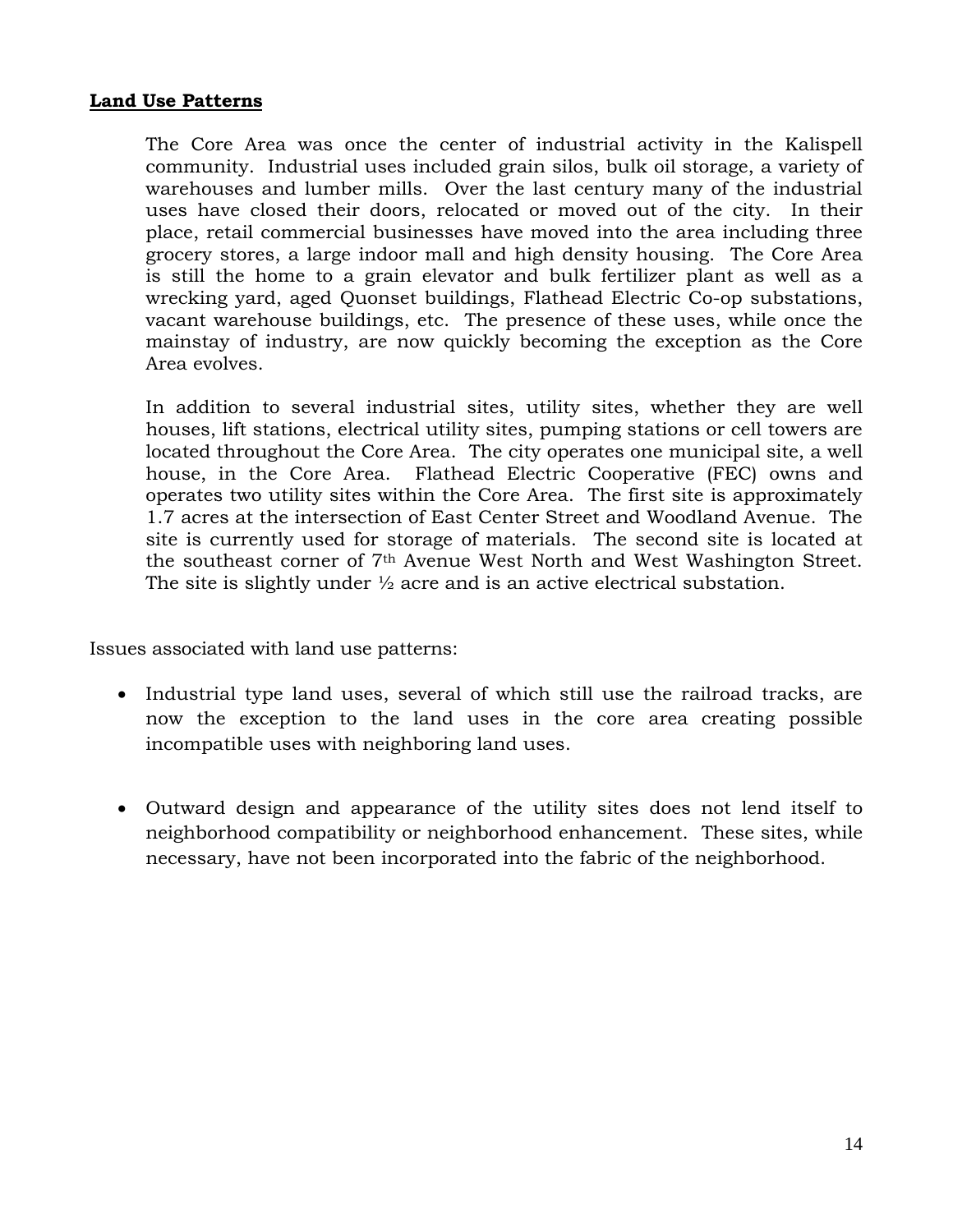#### **Residential Ownership Patterns**

The Core area contains approximately 180 single-family and duplex residential structures. A survey of ownership shows that approximately 57% are rental structures. The most common type of residential structure, by number, in the Core Area is a single-family detached house. Many of these houses are older homes having been constructed over 50 years ago.

In several parts of the area, this pattern of absentee ownership, while providing valuable rental housing opportunities, is actually a sign of things to come as rental properties typically receive less care and maintenance than owner occupied housing. While a mixture of housing type and occupancy creates a healthy neighborhood, a large abundance of older rental housing signals a disinvestment in the neighborhood. Poor housing rental stock also lends itself to greater turnover and less neighborhood stability.

There are several notable multi-family structures within the boundaries of the Core Area plan. The largest concentration of multi-family housing is located on the west end of the Core Area along Appleway Drive. Housing here consists of both market rate housing and subsidized housing for low-income families. The newest apartment building is located on the east end of the Core Area along East Center Street. Depot Place is a 40-unit senior apartment building for low income seniors.

There are several older motels on the east side of the district that provide long term stay opportunities. However, these motels have been located in this area for the past 50+ years. The motels still provide nightly rentals but have expressed interest in creating suites to accommodate longer stays, weekly or monthly instead of daily.

Issues associated with the residential ownership patterns:

- A significant portion of the housing stock may not be up to current building and fire codes making the units unsafe and a detriment as opposed to an asset to the neighborhood.
- A higher number of single-family and duplex units are rental housing. This increases the transient nature of families and individuals in the area and can lead to a lack of neighborhood investment both on the physical side (housing and lot deterioration) and the social side (knowing your neighbors; building stronger communities).
- A greater percentage of lower income and transient households tends to also bring issues needing greater assistance from the police and fire departments.